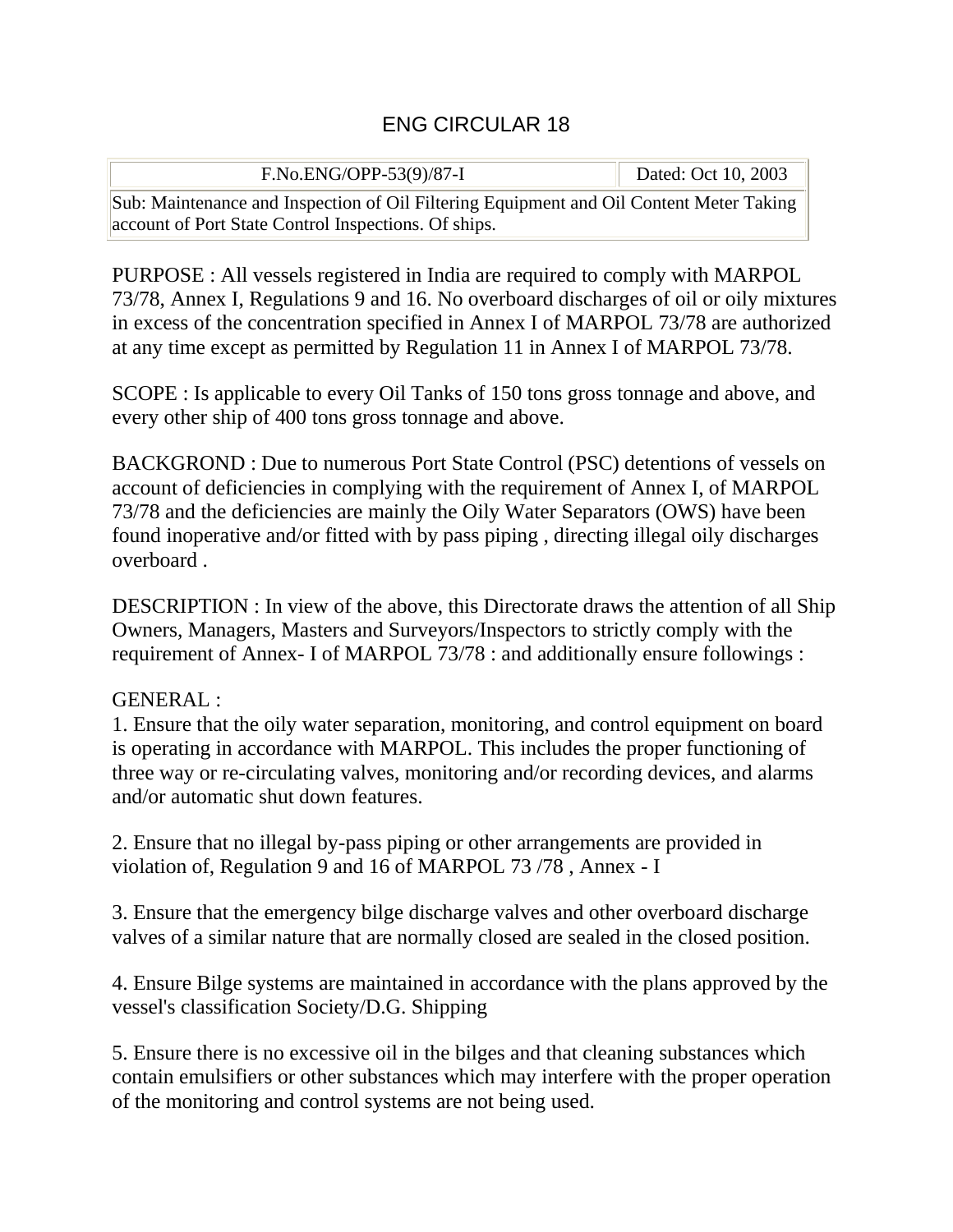Ensure Complete records are maintained for the shipboard transfer, storage, and disposition of oil and oily wastes, including sludge in holding tanks, bilge holding/separated oil tanks and by incineration;

6. Ensure all shore-side discharges of oil and oily wastes, including sludge, are supported by receipts which account for the amount and type of waste discharged as well as the date and place of discharge ;

7. Ensure the Oil Record Book is properly maintained and that it is checked for consistency with other shipboard log books. Repairs, testing, and routine maintenance of Oily Water Monitoring and Control System and Oil Filtering Equipment are to be duly noted in the oil Record Book.

## TYPICAL TEST METHOD DURING PSC INSPECTION

1) to confirm zero ppm reading of the oil content meter when fresh water is supplied, through the meter

2) to sample the filtered water from the test cock of the oil filtering equipment or the outlet of the oil content meter in a cup with a bilge pump supplying bilge water to confirm no visible oil content;

3) to carry out an "opening-out" examination of the oil filtering parts and associated piping when the sampled water in 2) contains visible traces of oil;

4) to confirm the normal operation of the oil content meter taking account of the condition of the sampled water, where the meter is fitted;

Consequence of Non-compliance

Vessels that are not in compliance with the requirement of MARPOL are subject to followings

1. Immediate detention of the vessel and/or

2. Assessment of substantial fines and penalties as decided by D.G. Shipping/Port Authority and /or

3. Withdrawal of vessels certificate of registry and /or

4. Fine, Suspension or Withdrawal of certificate of competency of the concerned ships officer violating MARPOL